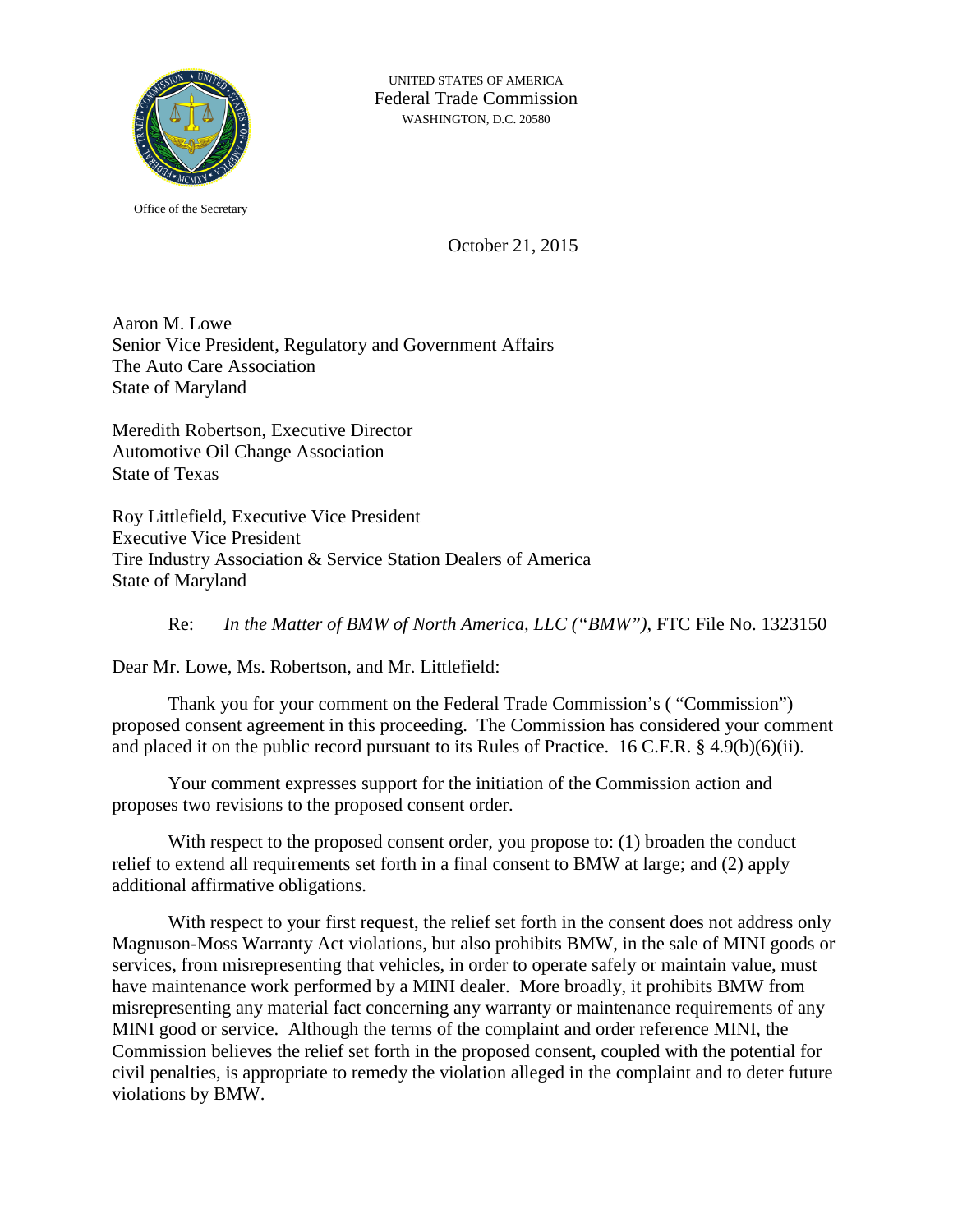Second, you ask that the proposed consent include additional affirmative obligations. Specifically, you state that BMW should be required to do more than send letters to current affected MINI consumers. You propose that the Commission require BMW to include in its owner's manuals and automotive warranties a plain English anti-tying disclosure, modeled directly upon language in the Commission's Consumer Alert entitled, "Auto Warranties, Routine Maintenance, and Repairs: Is Using the Dealer a Must?"<sup>[1](#page-1-0)</sup>

Part III of the proposed consent order requires BMW to send notices to all affected MINI consumers informing them that their warranties are not conditioned on repair work being performed by MINI dealers or on the use of genuine MINI parts. The letter's message is similar to the guidance contained in the Consumer Alert, and states that absent a Commission waiver, or unless the warrantor provides the parts or service free of charge, the Magnuson-Moss Warranty Act "makes it illegal for manufacturers or dealers to claim that your warranty is void or to deny coverage under your warranty simply because someone other than the dealer did the work," and "[s]imply using an aftermarket or recycled part does not void your warranty."<sup>[2](#page-1-1)</sup> The Commission believes such a letter is appropriate under the facts of this case.<sup>[3](#page-1-2)</sup> The proposed order also requires BMW to post a copy of the notice on the MINI Division's No Cost Maintenance & Warranty webpage for one year.

The Commission will remain vigilant in its efforts to enforce the MMWA and continue to monitor the marketplace and take enforcement action where necessary. The Commission will also continue to evaluate whether additional guidance is necessary to better inform consumers and businesses concerning their rights and responsibilities under the MMWA.

After carefully considering your comment, along with others received in this matter, the Commission has determined that the public interest is best served by issuing the Complaint and Decision and Order in final form without modification. The Complaint and the final Decision and Order are available on the Commission's website, ftc.gov.

## <span id="page-1-1"></span>2 *Id.*

 $\overline{a}$ 

<span id="page-1-0"></span><sup>1</sup> FTC, Auto Warranties & Routine Maintenance (July 2011, updated May 2015) ("Consumer Alert"), *available at* [http://www.consumer.ftc.gov/articles/0138-auto-warranties-routine-](http://www.consumer.ftc.gov/articles/0138-auto-warranties-routine-maintenance) [maintenance.](http://www.consumer.ftc.gov/articles/0138-auto-warranties-routine-maintenance)

<span id="page-1-2"></span><sup>3</sup> In its recent MMWA rule review, the FTC examined the issue of, and declined to impose, a mandatory disclaimer requirement in warranty documents. *See* FTC, Final Action Concerning Review of Interpretations of Magnuson-Moss Warranty Act; Rule Governing Disclosure of Written Consumer Product Warranty Terms and Conditions; Rule Governing Pre-Sale Availability of Written Warranty Terms; Rule Governing Informal Dispute Settlement Procedures; and Guides for the Advertising of Warranties and Guarantees, *available at* https://www.ftc.gov/system/files/documents/federal\_register\_notices/2015/07/150720magmossfr n.pdf (July 20, 2015).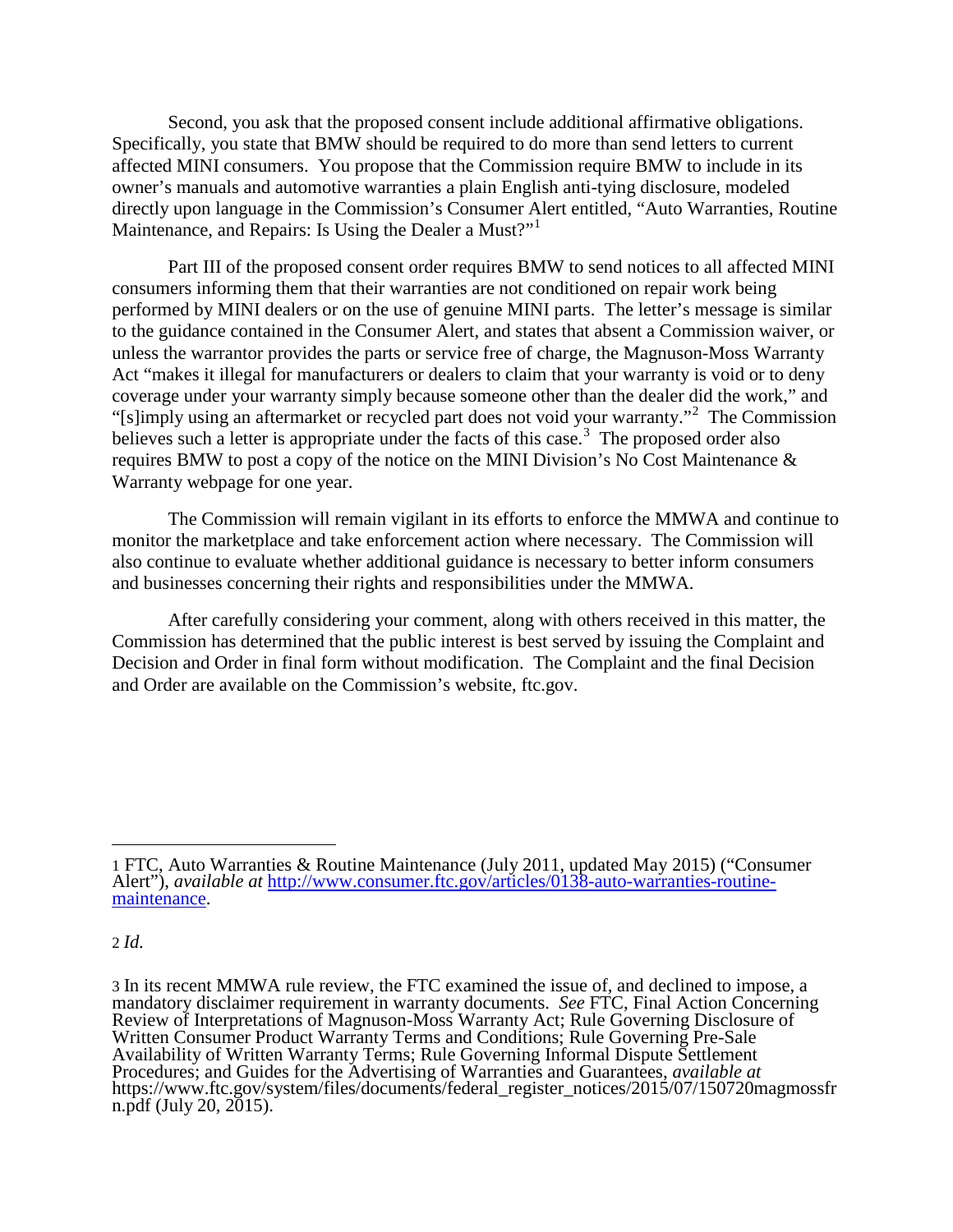Thank you again for your comment. Hearing from a variety of sources is helpful to the Commission's analysis, and we appreciate your interest in this matter.

By direction of the Commission.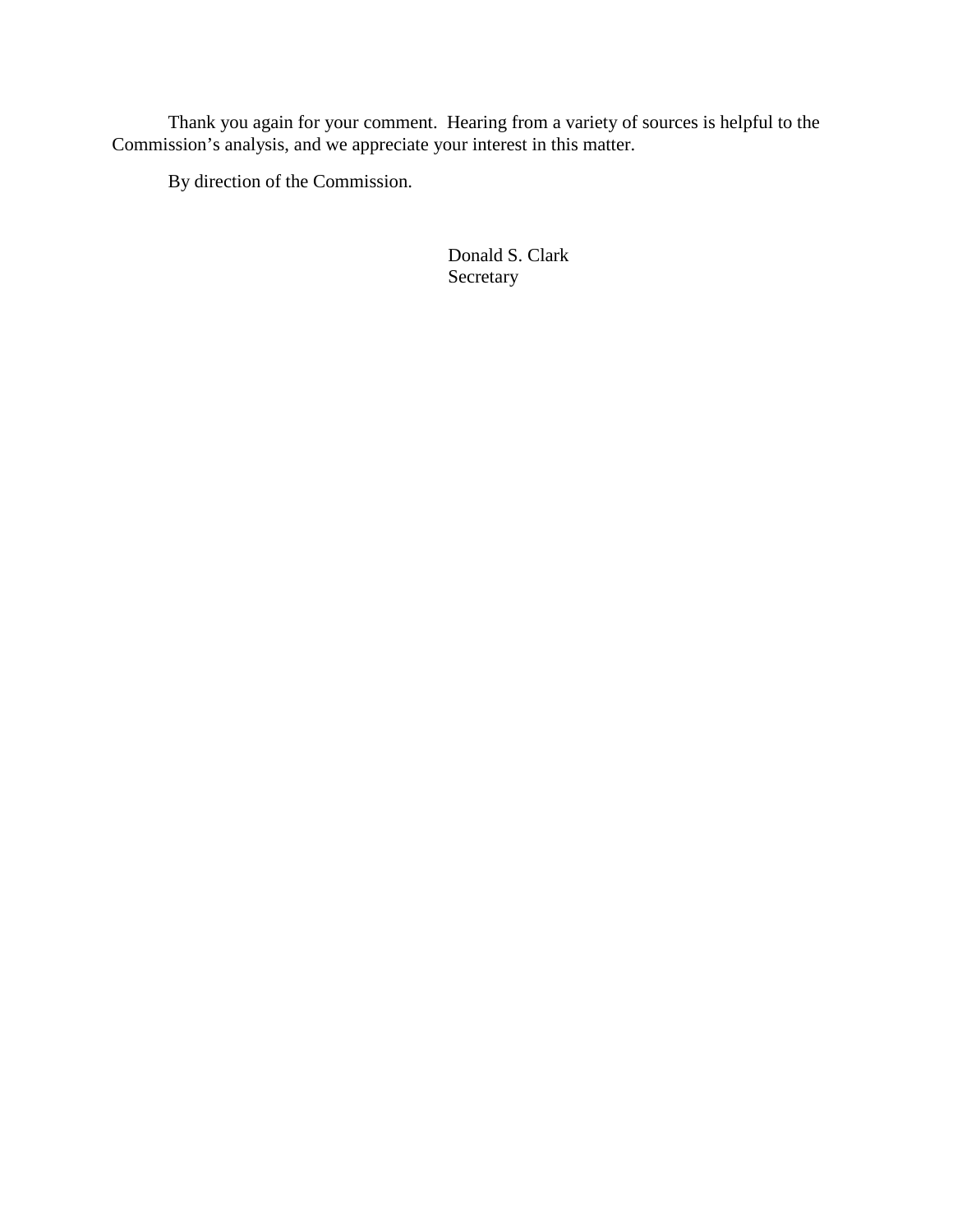

Office of the Secretary

October 21, 2015

Mr. Michael Wilson CEO, Automotive Recyclers Association Commonwealth of Virginia

Re: *In the Matter of BMW of North America, LLC ("BMW")*, FTC File No. 1323150

Dear Mr. Wilson:

Thank you for your comment on the Federal Trade Commission's ("Commission") proposed consent agreement in this proceeding. The Commission has considered your comment and placed it on the public record pursuant to its Rules of Practice. 16 C.F.R. § 4.9(b)(6)(ii).

Your comment expresses support for the consent order in the BMW matter but suggests one change to the order and asks for greater Commission enforcement of the Magnuson-Moss Warranty Act ("MMWA").

With respect to the proposed consent order, you urge the Commission to require that manufacturers found in violation of the tying prohibition provide the Commission's Consumer Alert on Auto Warranties<sup>[1](#page-3-0)</sup> to purchasers at the point of sale. Part III of the proposed consent agreement requires BMW to send notices to all affected consumers informing them that their warranties are not conditioned on repair work being performed by MINI dealers or on the use of genuine MINI parts. The letter's message is similar to the guidance contained in the Consumer Alert, and states that absent a Commission waiver, or unless the warrantor provides the parts or service free of charge, the MMWA "makes it illegal for manufacturers or dealers to claim that your warranty is void or to deny coverage under your warranty simply because someone other than the dealer did the work," and "[s]imply using an aftermarket or recycled part does not void your warranty."<sup>[2](#page-3-1)</sup> The Commission believes such a letter is appropriate under the facts of this

 $\overline{a}$ 

<span id="page-3-1"></span><span id="page-3-0"></span><sup>1</sup> FTC, Auto Warranties & Routine Maintenance (July 2011, updated May 2015) ("Consumer Alert"), *available at* [http://www.consumer.ftc.gov/articles/0138-auto-warranties-routine-](http://www.consumer.ftc.gov/articles/0138-auto-warranties-routine-maintenance) [maintenance.](http://www.consumer.ftc.gov/articles/0138-auto-warranties-routine-maintenance)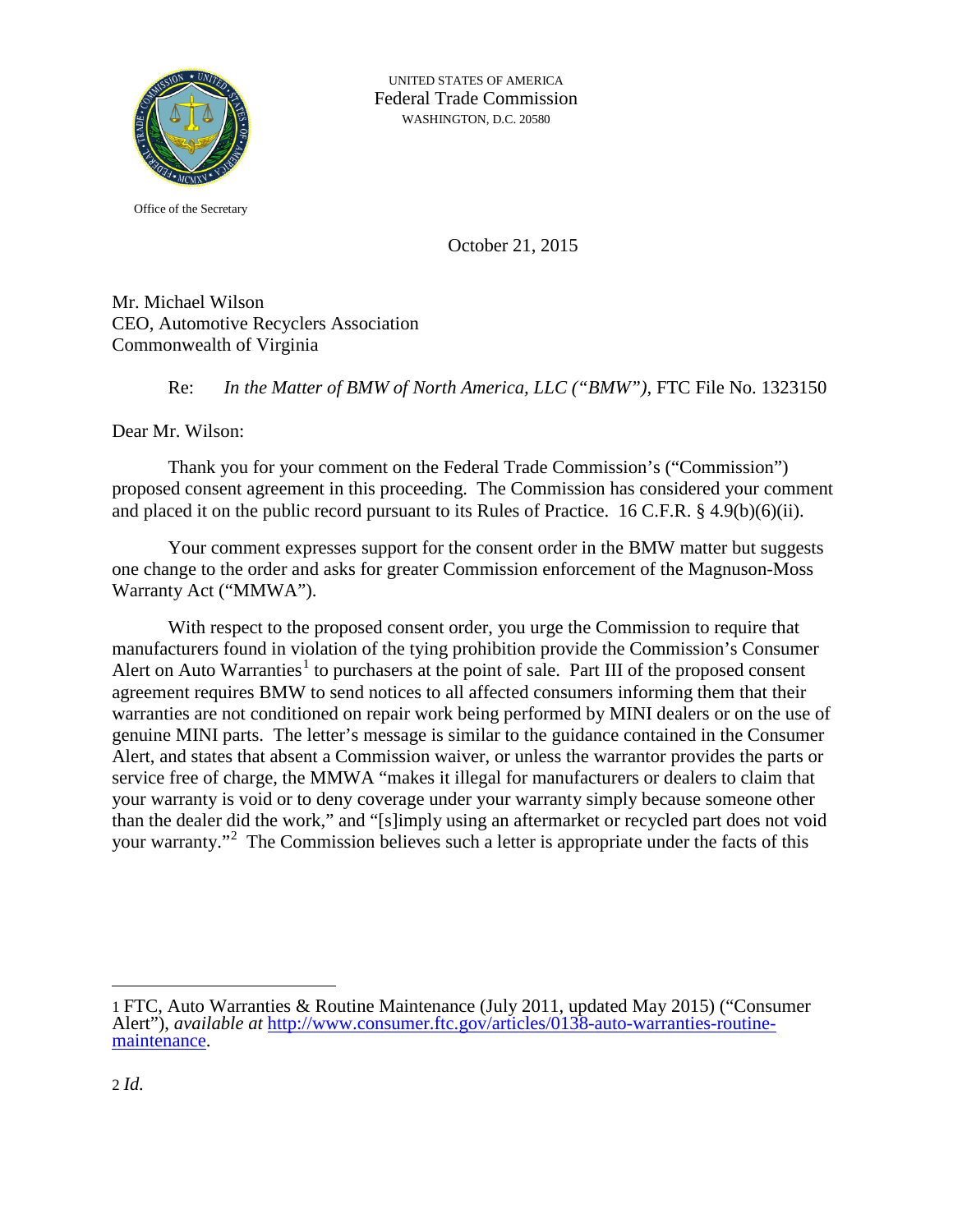case.<sup>[3](#page-4-0)</sup> The proposed consent order also requires BMW to post a copy of the notice on the MINI Division's No Cost Maintenance & Warranty webpage for one year.

In addition, you note that auto manufacturers have become more aggressive in their advertising by releasing position statements claiming that recycled parts are inferior to OEM parts. You ask that the Commission combat attempts by automakers to deceive consumers about repair part options through misrepresenting warranty provisions. In its MMWA regulatory rule review, the Commission reaffirmed that "Section 5 requires warrantors making performance claims regarding non-original or recycled parts to have a reasonable basis for those claims, thereby ensuring that such claims are not unfair, deceptive, false, or misleading."[4](#page-4-1) The FTC will remain vigilant in its efforts to enforce the MMWA and will continue to evaluate whether additional guidance is necessary to better inform consumers and businesses concerning their rights and responsibilities under the MMWA.

After carefully considering your comment, along with others received in this matter, the Commission has determined that the public interest is best served by issuing the Complaint and Decision and Order in final form without modification. The Complaint and the final Decision and Order are available on the Commission's website, ftc.gov.

Thank you again for your comment. Hearing from a variety of sources is helpful to the Commission's analysis and we appreciate your interest in this matter.

By direction of the Commission.

<span id="page-4-0"></span> <sup>3</sup> Moreover, in its recent MMWA rule review, the Commission examined the issue of, and declined to impose, a mandatory disclaimer requirement in warranty documents. *See* FTC, Final Action Concerning Review of Interpretations of Magnuson-Moss Warranty Act; Rule Governing Disclosure of Written Consumer Product Warranty Terms and Conditions; Rule Governing Pre- Sale Availability of Written Warranty Terms; Rule Governing Informal Dispute Settlement Procedures; and Guides for the Advertising of Warranties and Guarantees ("Final Action"), *available at*

<span id="page-4-1"></span>https://www.ftc.gov/system/files/documents/federal\_register\_notices/2015/05/150522mag- mossfrn.pdf (May 22, 2015, FR publication forthcoming).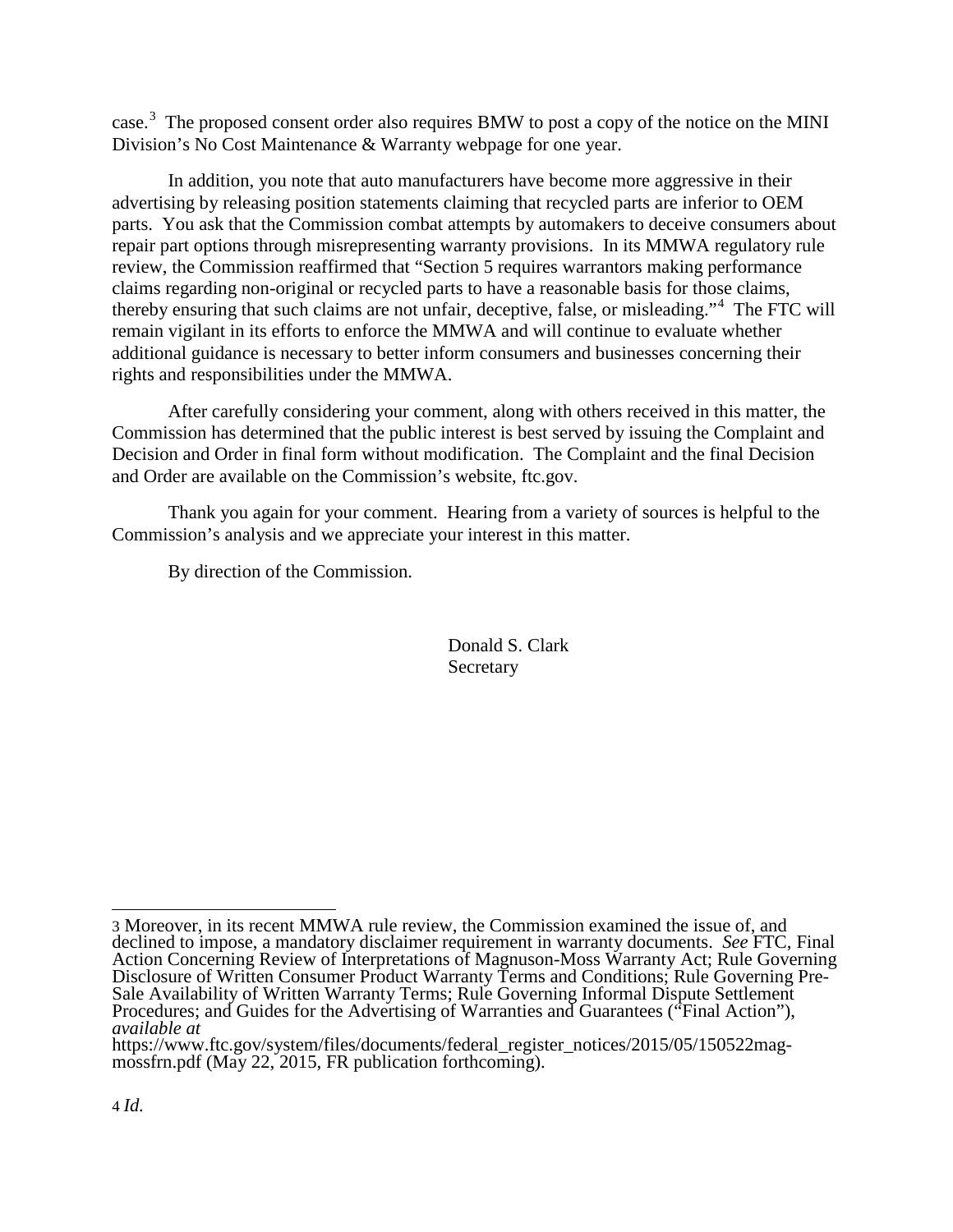

Office of the Secretary

October 21, 2015

Momberger State of New Mexico

 $\overline{a}$ 

## Re: *In the Matter of BMW of North America, LLC ("BMW")*, FTC File No. 1323150

Thank you for your comment on the Federal Trade Commission's ("Commission") proposed consent agreement in this proceeding. The Commission has considered your comment and placed it on the public record pursuant to its Rules of Practice. 16 C.F.R. § 4.9(b)(6)(ii).

Your comment expresses support for the initiation of the Commission's action in this matter and does not propose any specific modifications to the proposed consent agreement. Rather, you ask for the Commission to help consumers assure their warranty remains intact should the consumer choose to use a qualified auto service other than BMW and MINI. The proposed consent order contains provisions designed to prevent BMW from engaging in similar acts or practices in the future. Specifically, Part I prohibits BMW, in connection with the sale of any MINI Division good or service, from violating any provision of the Magnuson-Moss Warranty Act, including, the anti-tying provision. Part II prohibits BMW, in connection with the sale of any MINI good or service, from misrepresenting that vehicles, in order to operate safely or maintain value, must have maintenance work performed by a MINI dealer. Part II also prohibits BMW from misrepresenting any material fact concerning any warranty or maintenance requirements of any MINI good or service. Part III requires BMW to send notices to all affected consumers informing them that their warranties are not conditioned on repair work being performed by MINI dealers or on the use of genuine MINI parts. In addition, the proposed consent order requires BMW to post a copy of the notice on the MINI Division's No Cost Maintenance & Warranty webpage for one year.

The notice's message is similar to the guidance document Commission staff issued to better educate consumers and businesses concerning their rights and responsibilities under the MMWA. Specifically, the Consumer Alert on Auto Warranties states, that absent a Commission waiver, or unless the warrantor provides the parts or service free of charge, "the Magnuson-Moss Warranty Act . . . makes it illegal for manufacturers or dealers to claim that your warranty is void or to deny coverage under your warranty simply because someone other than the dealer did the work," and "[s]imply using an aftermarket or recycled part does not void your warranty."<sup>[1](#page-5-0)</sup>

<span id="page-5-0"></span><sup>1</sup> FTC, Auto Warranties & Routine Maintenance (July 2011, updated May 2015), *available at* http://www.consumer.ftc.gov/articles/0138-auto-warranties-routine-maintenance.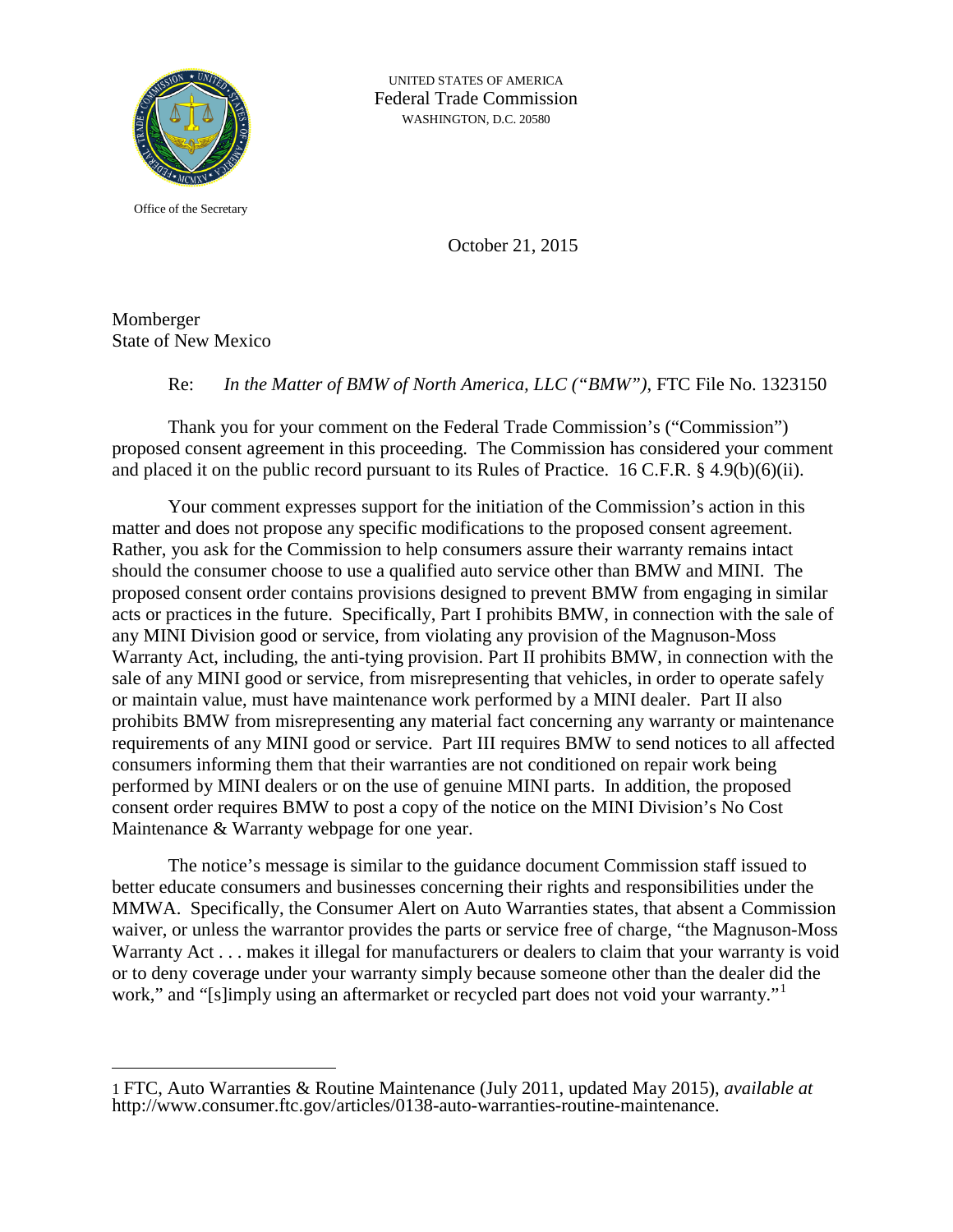The FTC will continue to remain vigilant in its efforts to enforce the MMWA and will continue to evaluate whether additional guidance is necessary to better inform both consumers and businesses concerning their rights and responsibilities under the MMWA.

After carefully considering your comment, along with others received in this matter, the Commission has determined that the public interest is best served by issuing the Complaint and Decision and Order in final form without modification. The Complaint and the final Decision and Order are available on the Commission's website, ftc.gov.

Thank you again for your comment. Hearing from a variety of sources is helpful to the Commission's analysis, and we appreciate your interest in this matter.

By direction of the Commission.